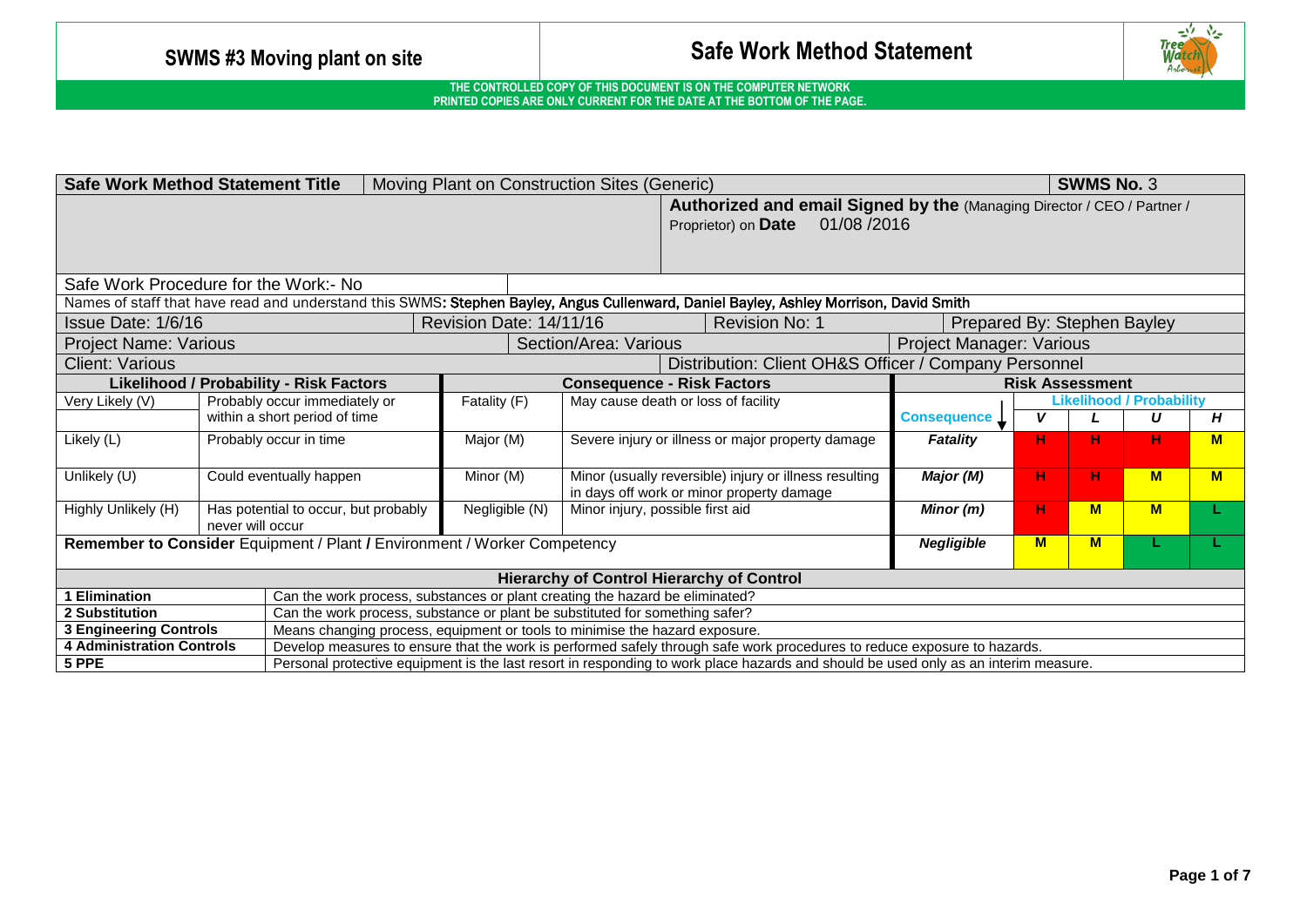

| <b>Work Method / Task Description</b>                                                  | <b>Hazards</b>                                                                                                | <b>Risk</b>  | <b>Risk Control Measures</b>                                                                                                                                                                                                                                                                                                                                                                                                                                                                                                                                                                                                                                                         | <b>Responsible Person</b>                                 |
|----------------------------------------------------------------------------------------|---------------------------------------------------------------------------------------------------------------|--------------|--------------------------------------------------------------------------------------------------------------------------------------------------------------------------------------------------------------------------------------------------------------------------------------------------------------------------------------------------------------------------------------------------------------------------------------------------------------------------------------------------------------------------------------------------------------------------------------------------------------------------------------------------------------------------------------|-----------------------------------------------------------|
| List the tasks required to perform the activity<br>in the sequence in which they occur | Against each task list the Hazards<br>that could result in injury when the<br>task is performed by the worker | <b>Score</b> | List the Control measures required to eliminate or minimize the workers<br>exposure to each identified hazard                                                                                                                                                                                                                                                                                                                                                                                                                                                                                                                                                                        | with responsibility for control<br>measure implementation |
| Working outdoors                                                                       | Personnel are exposed to<br>excessive ultra violet light<br>without adequate<br>protection.                   | M            | Suitable clothing, hats, glasses should be used to reduce<br>exposure<br>All employees to apply SPF 30+ sunscreen at the<br>beginning of the day and reapply every 2 hours                                                                                                                                                                                                                                                                                                                                                                                                                                                                                                           | <b>Supervisor Employee</b>                                |
| Manual handling                                                                        | Excessive manual handling<br>could lead to muscular<br>skeletal injury.                                       | M            | Use mechanical aids ie forklift<br>$\bullet$<br>Lift with correct posture and do not try to lift something too<br>heavy<br>Request help when lifting heavy loads                                                                                                                                                                                                                                                                                                                                                                                                                                                                                                                     | <b>Supervisor Employee</b>                                |
| Personal protective equipment<br>required for this activity                            | Personal injuries                                                                                             | H            | Hi visibility clothing<br>$\bullet$<br>Safety footwear<br>Safety glasses as required<br>Safety Helmet as required<br>Hearing protection as required<br>Harness with lanyard and shock absorber                                                                                                                                                                                                                                                                                                                                                                                                                                                                                       | <b>Supervisor Employee</b>                                |
| Operating plant near persons or<br>other moving plant                                  | Moving plant colliding with<br>workers, pedestrians, or<br>other moving plant                                 | H            | Plant operator:-<br>Operators must follow all the directions in the SWMS<br>٠<br>Where practicable, move plant in a forward direction<br>Ensure no persons are at risk before reversing<br>Avoid hazards by facing and maintaining attention in the<br>direction of travel                                                                                                                                                                                                                                                                                                                                                                                                           | Supervisor<br><b>Plant Operator</b>                       |
| Operating plant near persons or<br>other moving plant                                  | Moving plant colliding with<br>workers, pedestrians, or<br>other moving plant                                 | H            | Plant is not to be operated by any person while under the<br>influence of alcohol or any substance or drug, including<br>prescription and non-prescription drugs, which may<br>adversely affect the ability to operate the plant in a safe<br>manner<br>All operators who perform work using (or on) powered<br>mobile plant must be adequately instructed in the hazards<br>associated with the plant and carrying out the work on site<br>and in the control measures for safe work<br>Site:-<br>Control unauthorised access to the site by fencing and<br>signage<br>Isolate vehicles and plant used in or around the site and<br>work area from persons on the site or work area | Supervisor<br><b>Plant Operator</b>                       |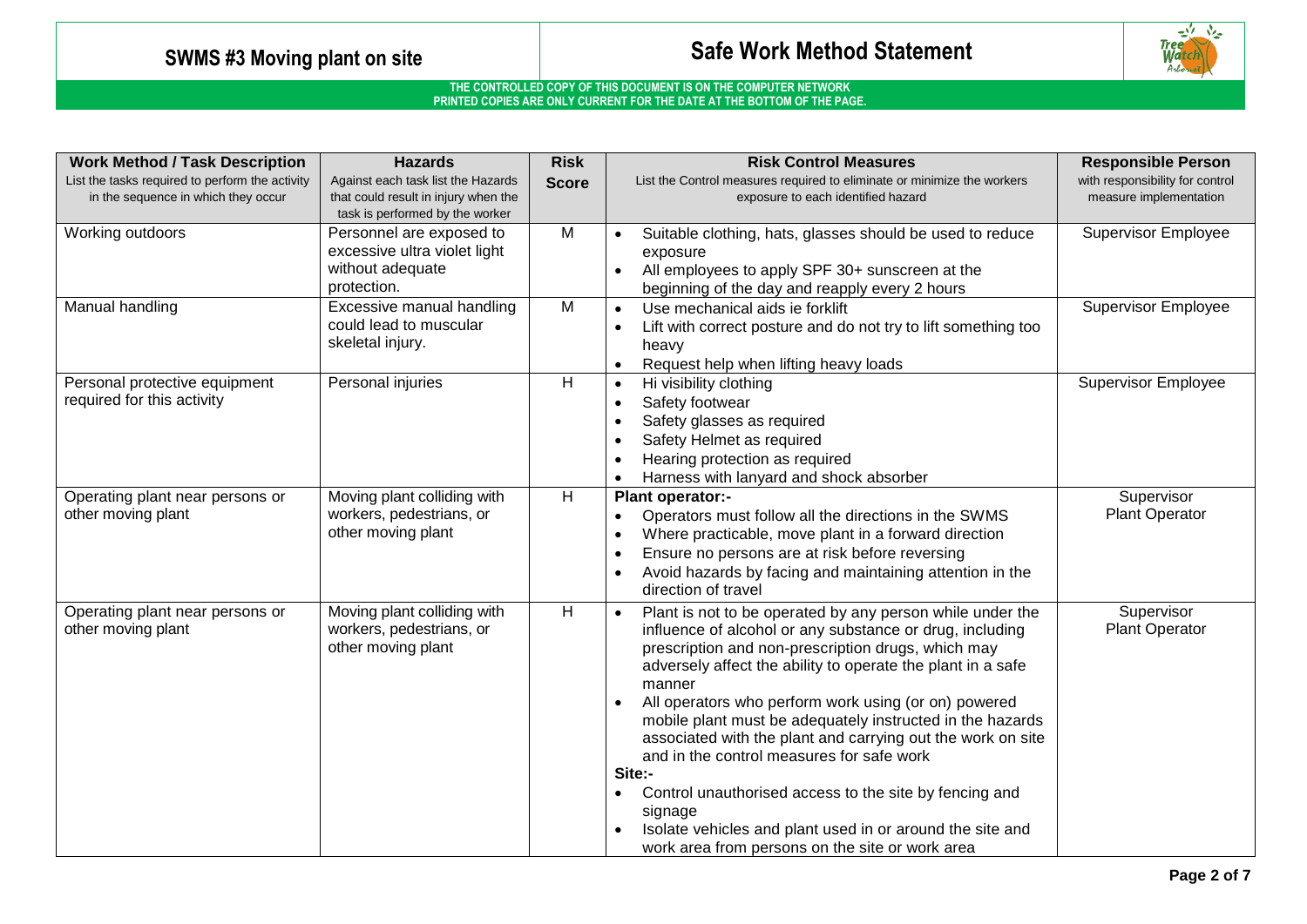

|                                                                                                                                 |                                                                                                                                 |                             | Plan the direction that plant moves, so the visibility of<br>operators is not restricted                                                                                                                                                                                                                                                                                                                                                                                                                                                                                                                                                                                                                                                                       |                                                                                        |
|---------------------------------------------------------------------------------------------------------------------------------|---------------------------------------------------------------------------------------------------------------------------------|-----------------------------|----------------------------------------------------------------------------------------------------------------------------------------------------------------------------------------------------------------------------------------------------------------------------------------------------------------------------------------------------------------------------------------------------------------------------------------------------------------------------------------------------------------------------------------------------------------------------------------------------------------------------------------------------------------------------------------------------------------------------------------------------------------|----------------------------------------------------------------------------------------|
| <b>Work Method / Task Description</b><br>List the tasks required to perform the activity<br>in the sequence in which they occur | <b>Hazards</b><br>Against each task list the Hazards<br>that could result in injury when the<br>task is performed by the worker | <b>Risk</b><br><b>Score</b> | <b>Risk Control Measures</b><br>List the Control measures required to eliminate or minimize the workers<br>exposure to each identified hazard                                                                                                                                                                                                                                                                                                                                                                                                                                                                                                                                                                                                                  | <b>Responsible Person</b><br>with responsibility for control<br>measure implementation |
| Operating plant near persons or<br>other moving plant                                                                           | Moving plant colliding with<br>workers, pedestrians, or<br>other moving plant                                                   | M                           | Using spotters/safety observers to control traffic<br>movement<br>Ensure al plant is fitted with working audible reversing<br>alarms and flashing lights<br>Reflective clothing to be worn by all personnel, and<br>visitors on the site<br>Implement safe working distances<br>Use clear communication systems<br>Minimising amount of plant working at one time using<br>demarcation lines or zones                                                                                                                                                                                                                                                                                                                                                          | <b>Supervisor Employee</b>                                                             |
| Moving loads and materials<br>Loading or unloading vehicles                                                                     | Loads and materials falling<br>from height striking<br>workers, pedestrians, or<br>other moving plant                           | $\overline{H}$              | Stability of plant:-<br>Ensure plant is suitable for use on sloping or uneven<br>ground<br>Tyre condition and pressure is to manufactures<br>$\bullet$<br>specifications                                                                                                                                                                                                                                                                                                                                                                                                                                                                                                                                                                                       | Supervisor<br><b>Plant Operator</b>                                                    |
| Moving loads and materials                                                                                                      | Loads and materials falling<br>from height striking<br>workers, pedestrians, or<br>other moving plant                           | H                           | Assess the risk involved in raising a load when the crane<br>or load shifting plant is articulated<br>Ensure the load is properly secured before moving<br>Ensure loads are loaded in a controlled manner, not<br>dropped<br>Operators must pay full attention during the load shift or<br>whilst operating moving plant<br>Carrying or lifting equipment must not be overloaded<br>$\bullet$<br>The rated capacity of the machine must be checked<br>before use<br>Before operation ensure no persons are in the vicinity<br>during loading, unloading<br>Ensure that there is sufficient room to move materials or<br>loads, and that the area is clear of persons<br>Access the size/mass of the load<br>Access the stability of the load/centre of gravity | Supervisor<br><b>Plant Operator</b>                                                    |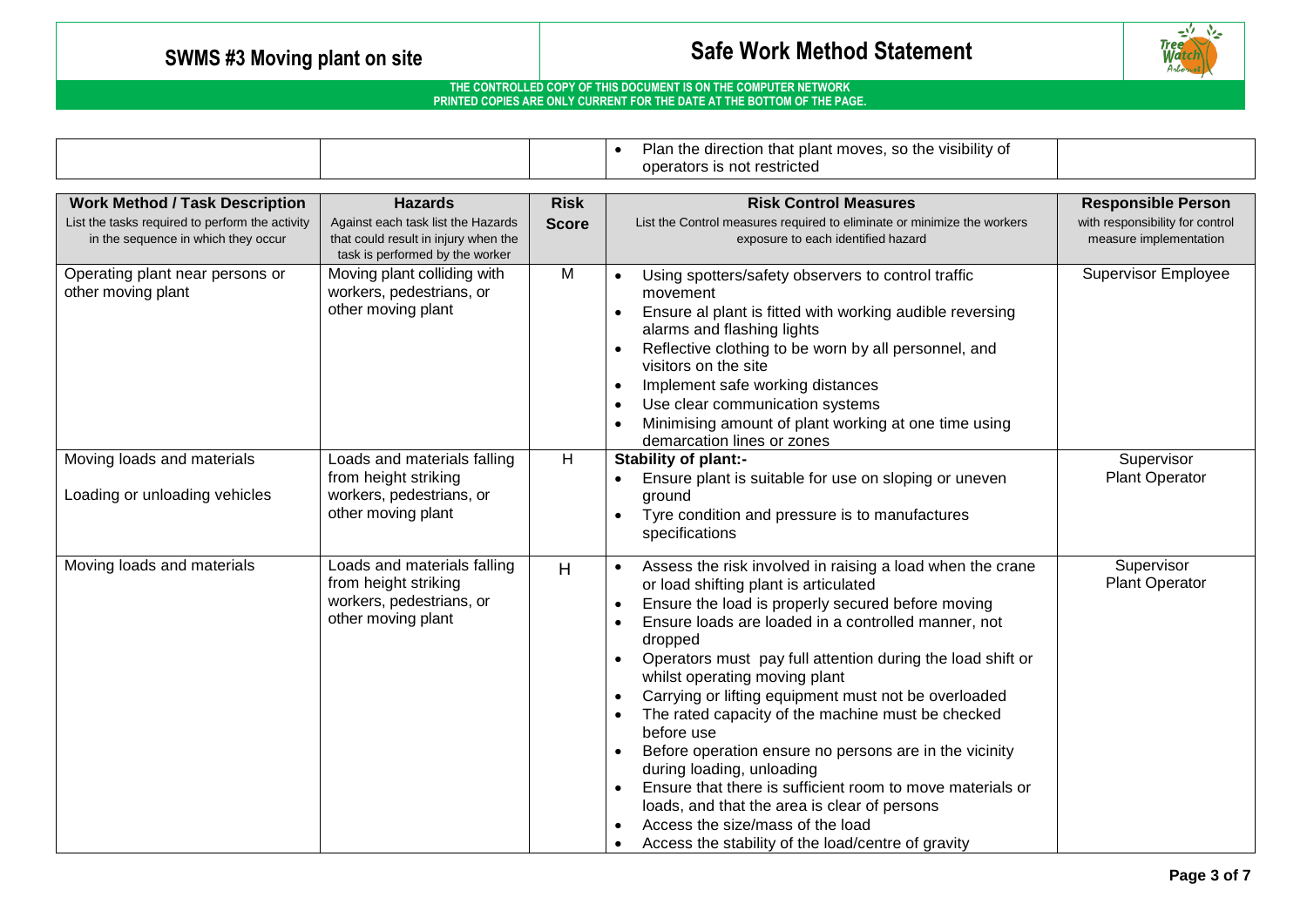

| * the plant<br>lifting capacity<br>$\ddot{\phantom{1}}$<br>$\sim$<br>. |
|------------------------------------------------------------------------|
|------------------------------------------------------------------------|

| <b>Work Method / Task Description</b>                                                                    | <b>Hazards</b>                                                                                                            | <b>Risk</b>  | <b>Risk Control Measures</b>                                                                                                                                                                                                                                                                                                                                                                                                                                                                                                               | <b>Responsible Person</b>                                 |
|----------------------------------------------------------------------------------------------------------|---------------------------------------------------------------------------------------------------------------------------|--------------|--------------------------------------------------------------------------------------------------------------------------------------------------------------------------------------------------------------------------------------------------------------------------------------------------------------------------------------------------------------------------------------------------------------------------------------------------------------------------------------------------------------------------------------------|-----------------------------------------------------------|
| List the tasks required to perform the activity<br>in the sequence in which they occur                   | Against each task list the Hazards<br>that could result in injury when the                                                | <b>Score</b> | List the Control measures required to eliminate or minimize the workers<br>exposure to each identified hazard                                                                                                                                                                                                                                                                                                                                                                                                                              | with responsibility for control<br>measure implementation |
|                                                                                                          | task is performed by the worker                                                                                           |              |                                                                                                                                                                                                                                                                                                                                                                                                                                                                                                                                            |                                                           |
| Loading or unloading vehicles                                                                            | Loads and materials falling<br>from height striking<br>workers, pedestrians, or<br>other moving plant                     | H            | Ensure unrestricted vision for the driver/operator or<br>observer spotter<br>Ensure that plant moves in a forward direction where<br>practicable<br>Control/secure the load, by using tag lines, strapping<br>$\bullet$<br>Identifying designated delivery and turning areas<br>Ensure truck drivers report to a suitably signposted area<br>on the site<br>A system of communication and warning to persons near<br>the delivery point<br>Appoint a person act as an observer to ensure all persons<br>are clear of the reversing vehicle | Supervisor<br><b>Plant Operator</b>                       |
| Plant being operated near<br>underground or above-ground<br>electric cables and other services<br>ie gas | Workers, pedestrians, or<br>others on site exposed to<br>electricity, gas, etc                                            | H            | Investigation must be conducted for any underground<br>services where excavation is to be made (eg. Contact 'Dial<br>Before You Dig' on 1100 or via the website Dial Before<br>You Dig)<br>Check for the presence of power lines<br>Ensure earth chain is attached to crane<br>Always maintain a safe working distance from the power<br>lines such as those distances listed in the Australian<br>Standard AS2550, or the Electricity Act Regulations                                                                                     | Supervisor<br>Plant Operator                              |
|                                                                                                          | Contact with the power<br>lines, or load is close<br>enough to high voltage<br>lines causing the electricity<br>to "jump" | H            | Acceptable Approach Distances:-<br>Up to 11kV - (Distribution Lines) 3 metres<br>More than $11kV - (Transmission Lines)$ 6 metres<br>AS2550 requirement - amendments to AS2550 may<br>increase the distance for cranes to 8 metres for<br>transmission lines (more than 11 kV)<br>If work is to continue for some time in the vicinity of the<br>power lines must be covered with brightly coloured<br>insulating covers (tiger tails)                                                                                                     |                                                           |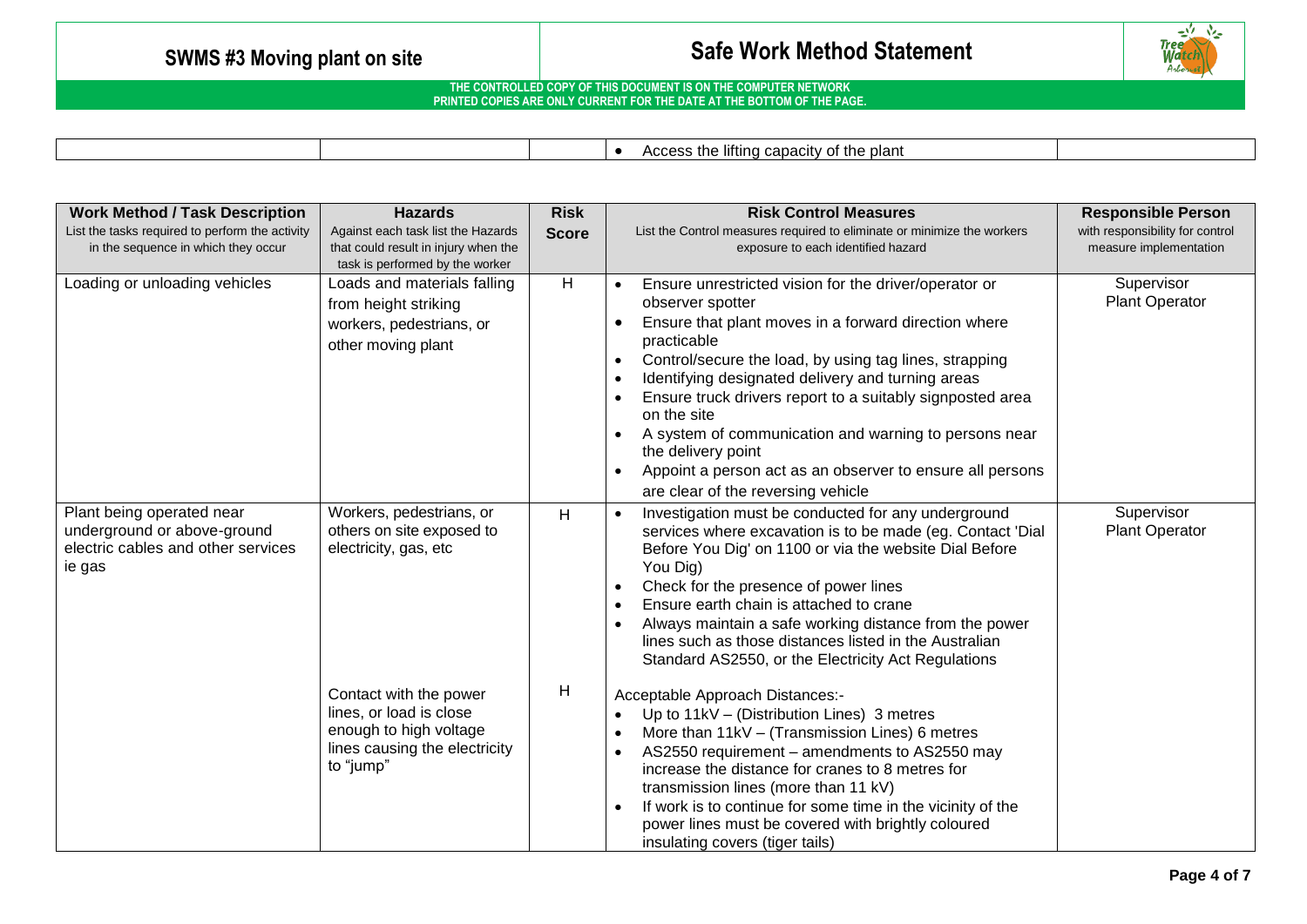

|  | il protection barriers to prevent people or<br>. personal               |  |
|--|-------------------------------------------------------------------------|--|
|  | n coming too close where appropriate.<br>$\sim$<br>ipment from (<br>cuu |  |

| <b>Work Method / Task Description</b>                                                |                                 | <b>Hazards</b>                                    | <b>Risk</b>                                                                                                            |                                                           |                                                        | <b>Risk Control Measures</b>                                                | <b>Responsible Person</b>       |  |
|--------------------------------------------------------------------------------------|---------------------------------|---------------------------------------------------|------------------------------------------------------------------------------------------------------------------------|-----------------------------------------------------------|--------------------------------------------------------|-----------------------------------------------------------------------------|---------------------------------|--|
| List the tasks required to perform the activity                                      |                                 | Against each task list the Hazards                | <b>Score</b>                                                                                                           |                                                           |                                                        | List the Control measures required to eliminate or minimize the workers     | with responsibility for control |  |
| in the sequence in which they occur                                                  |                                 | that could result in injury when the              |                                                                                                                        | exposure to each identified hazard                        |                                                        |                                                                             | measure implementation          |  |
|                                                                                      | task is performed by the worker |                                                   |                                                                                                                        |                                                           |                                                        |                                                                             |                                 |  |
| Leaving mobile plant unattended                                                      |                                 | Accident serious injuries to                      | H                                                                                                                      |                                                           | Specific measures must be taken:-                      |                                                                             | Plant Operator                  |  |
|                                                                                      | pedestrians, children and       |                                                   |                                                                                                                        |                                                           | Isolating the hazardous area by fencing                |                                                                             |                                 |  |
|                                                                                      | result of leaving               | unauthorised persons as a                         |                                                                                                                        |                                                           | Select a safe, secure place to park                    |                                                                             |                                 |  |
|                                                                                      | unattended plant on site        |                                                   |                                                                                                                        |                                                           | Park on a flat surface if possible                     |                                                                             |                                 |  |
|                                                                                      |                                 |                                                   |                                                                                                                        | Park across a slope, where the degree of the slope allows |                                                        |                                                                             |                                 |  |
|                                                                                      |                                 |                                                   |                                                                                                                        |                                                           | stability, rather than up or down                      |                                                                             |                                 |  |
|                                                                                      |                                 |                                                   |                                                                                                                        |                                                           | any safety locks                                       | Neutralise the transmission where applicable and apply                      |                                 |  |
|                                                                                      |                                 |                                                   |                                                                                                                        |                                                           |                                                        | Lower all moveable implements to the ground where this                      |                                 |  |
|                                                                                      |                                 |                                                   |                                                                                                                        |                                                           |                                                        | does not create an additional hazard such as tripping                       |                                 |  |
|                                                                                      |                                 |                                                   |                                                                                                                        |                                                           | Turn off motor                                         |                                                                             |                                 |  |
|                                                                                      |                                 |                                                   |                                                                                                                        |                                                           | Remove keys from plant to prevent use by               |                                                                             |                                 |  |
|                                                                                      |                                 |                                                   |                                                                                                                        |                                                           | unauthorised persons                                   |                                                                             |                                 |  |
|                                                                                      |                                 |                                                   |                                                                                                                        |                                                           | Implement plant security measures to prevent           |                                                                             |                                 |  |
|                                                                                      |                                 |                                                   |                                                                                                                        |                                                           | unauthorised access                                    |                                                                             |                                 |  |
| <b>Personnel Qualifications and Experience</b>                                       |                                 |                                                   |                                                                                                                        |                                                           | <b>Personnel Duties and Responsibilities</b>           | <b>Training Required to Complete Work</b>                                   |                                 |  |
| Construction OH&S induction (White Card)                                             |                                 |                                                   |                                                                                                                        |                                                           | Supervisor to carry out daily inspections of work site | Supervisor to be appropriately trained, qualified and competent             |                                 |  |
| Company OH&S induction                                                               |                                 | for hazards.                                      |                                                                                                                        |                                                           |                                                        | in OH&S.                                                                    |                                 |  |
| Site specific induction                                                              |                                 | Personal Protective Equipment (PPE) to be worn at |                                                                                                                        |                                                           |                                                        | Supervisor to be trained in risk identification risk assessment             |                                 |  |
|                                                                                      | all times on site.              |                                                   |                                                                                                                        |                                                           | and risk control                                       |                                                                             |                                 |  |
| Trained Spotters are to be used for operations                                       |                                 |                                                   | On the job skills training to be conducted by Supervisor to<br>All personnel to maintain tidy work area on site at all |                                                           |                                                        |                                                                             |                                 |  |
| near electrical conductors<br>times.                                                 |                                 |                                                   | personnel                                                                                                              |                                                           |                                                        |                                                                             |                                 |  |
| Only persons who are competent, and where                                            |                                 |                                                   | Barricading to be used as appropriate to protect                                                                       |                                                           |                                                        | Train persons carrying out work on or near public roads in                  |                                 |  |
| required hold the appropriate certificate of<br>others from mobile plant             |                                 |                                                   |                                                                                                                        |                                                           |                                                        | accordance with AS 1742.3-2002                                              |                                 |  |
| competency in accordance with the regulation,                                        |                                 |                                                   |                                                                                                                        |                                                           |                                                        |                                                                             |                                 |  |
| must be permitted to operate plant or perform any                                    |                                 |                                                   |                                                                                                                        |                                                           |                                                        |                                                                             |                                 |  |
| installation or maintenance work on powered<br>mobile plant.                         |                                 |                                                   |                                                                                                                        |                                                           |                                                        |                                                                             |                                 |  |
| Engineering Details / Certificates / WorkSafe Approvals / Australian Standards       |                                 |                                                   |                                                                                                                        |                                                           |                                                        | Referenced - Guidance Notes / Legislation / Regulations                     |                                 |  |
| Any limitations posed by the worksite (such as floor loadings or ground load limits) |                                 |                                                   |                                                                                                                        |                                                           |                                                        | Occupational Health and Safety Act 2004 & all OH&S Acts within other States |                                 |  |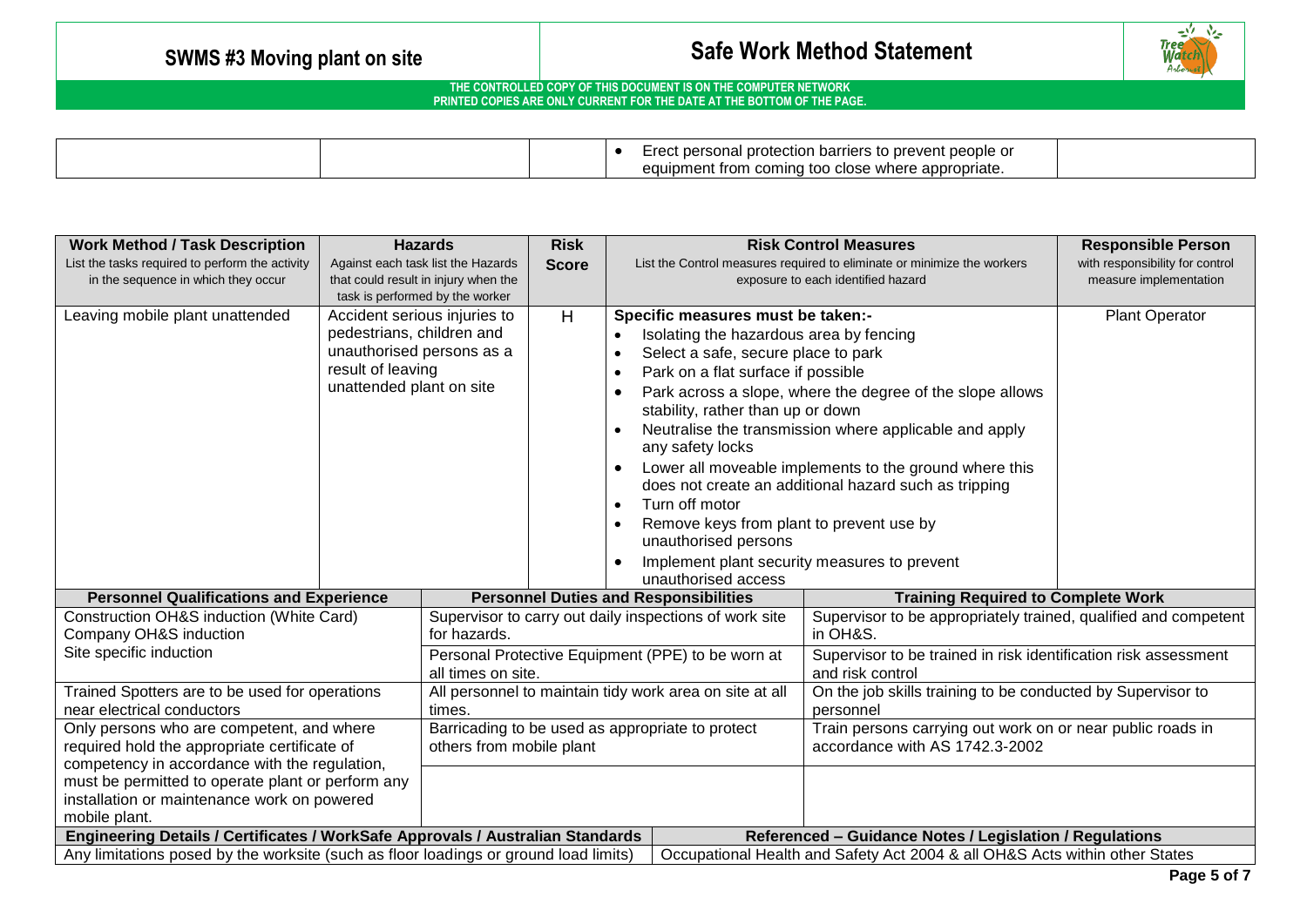

| should be checked by an engineer prior to selecting the appropriate plant for the | Occupational Health and Safety Regulations 2007 & all OH&S Regulations within |
|-----------------------------------------------------------------------------------|-------------------------------------------------------------------------------|
| task                                                                              | other States                                                                  |
| AS 2550 Set of Standards covering the safe use of cranes of all types (including  | OH&S Safety Regulations 2007, Chapter 3 - Part 3.3 Prevention of Falls        |
| hoists, elevating work platforms and building maintenance units, but not forklift | OH&S Safety Regulations 2007, Chapter 3 - Part 3.5 Plant                      |
| trucks).                                                                          | OH&S Safety Regulations 2007, Chapter 3 - Part 3.6 High Risk Work             |
|                                                                                   | OH&S Safety Regulations 2007, Chapter 3 - Part 3.1 Manual Handling            |

| Engineering Details / Certificates / WorkSafe Approvals / Australian Standards                                   | Referenced - Guidance Notes / Legislation / Regulations                         |  |  |
|------------------------------------------------------------------------------------------------------------------|---------------------------------------------------------------------------------|--|--|
| AS 2359.2-1985 SAA Industrial Truck Code - Part 2: Operation (October 1985)                                      | Code of Practice for Plant 1995 (Compliance Code)                               |  |  |
| (this covers forklift use)                                                                                       | Code of Practice for Building and Construction Workplace (Compliance Code)      |  |  |
| AS1418.1 Crane, hoists and winches - General requirements                                                        | Code of Practice for Manual Handling (Compliance Code)                          |  |  |
| AS 1418.4 Cranes, hoists and winches - Tower cranes                                                              | Code of Practice for Building and Construction Workplace (Compliance Code)      |  |  |
| AS 2550.1 Cranes, hoists and winches - Safe use - General requirements                                           | Code of Practice for Manual Handling (Compliance Code)                          |  |  |
| AS 2550.4 Cranes, hoists and winches - Safe use - Tower cranes                                                   | Safety Precautions in Trenching Operations (Code of Practice No. 8,1988         |  |  |
| AS 2550.20 Cranes, hoists and winches - Safe use - Self-erecting tower cranes                                    | WorkSafe Victoria Framework for Undertaking Work Near Overhead and              |  |  |
| AS 1353.2 Flat synthetic-webbing slings - Care and use                                                           | <b>Underground Assets</b>                                                       |  |  |
| AS 3775.2 Chain slings - Grade T - Care and use                                                                  |                                                                                 |  |  |
| AS 4497.2 Round slings - Synthetic fibre - Care and use                                                          |                                                                                 |  |  |
| AS 4991 Lifting devices                                                                                          |                                                                                 |  |  |
| AS 229401:1997 Earth-moving Machinery - Protective structures - General                                          |                                                                                 |  |  |
| AS 2664-1983 Earthmoving machinery - Seat belts and seat belt anchorages                                         |                                                                                 |  |  |
| AS 1742.3-2002 Manual of uniform traffic control devices – Traffic control devices                               |                                                                                 |  |  |
| for works on roads                                                                                               |                                                                                 |  |  |
| AS 1742.2-1994 Manual of uniform traffic control devices - Traffic control devices                               |                                                                                 |  |  |
| for general use                                                                                                  |                                                                                 |  |  |
| AS 1742.10-1990 Manual of uniform traffic control devices – Pedestrian control                                   |                                                                                 |  |  |
| and protection                                                                                                   |                                                                                 |  |  |
| AS/NZS 4602:1999 High visibility safety garments<br>AS 1470 Health and Safety at Work - Principles and Practices |                                                                                 |  |  |
| <b>Plant / Equipment</b>                                                                                         | <b>Maintenance Checks</b>                                                       |  |  |
|                                                                                                                  | Daily safety checklist (Log Books) for all plant on site to be completed daily  |  |  |
| Plant Hazard Identification and Risk Assessment to be conducted for plant use eg                                 | All plant to be maintained in accordance with manufacturer's recommendations.   |  |  |
| Scissor Lift, Boom Lift, etc.                                                                                    | Maintaince records to be available on site                                      |  |  |
|                                                                                                                  | Daily / weekly / monthly inspections / safety checklist to be available on site |  |  |
| <b>Name: Various</b><br><b>Responsible Person (Supervisor Foreman)</b>                                           |                                                                                 |  |  |
|                                                                                                                  |                                                                                 |  |  |
|                                                                                                                  |                                                                                 |  |  |